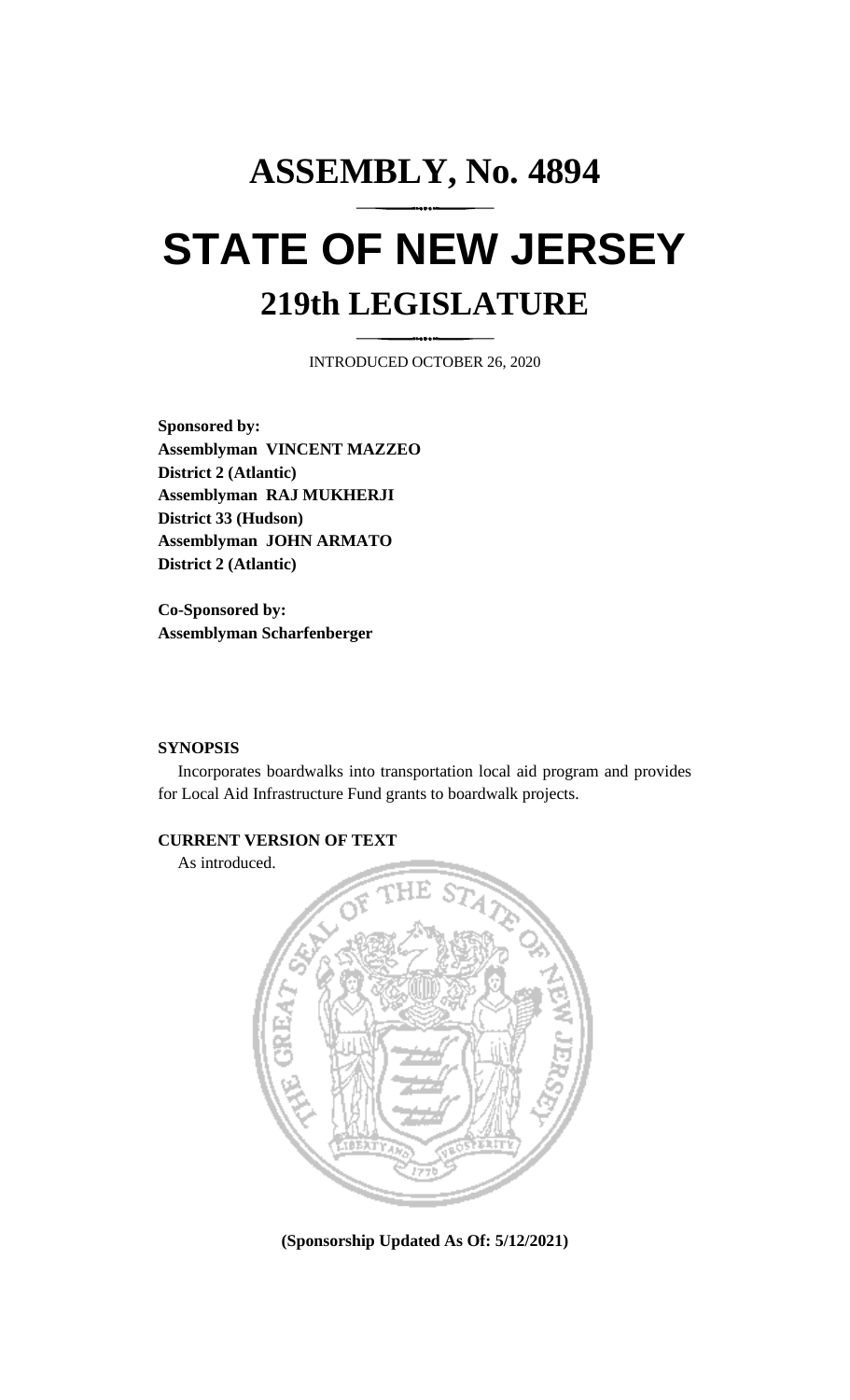**AN ACT** providing funding for boardwalks in the transportation local aid program and amending Title 27 of the Revised Statutes. **BE IT ENACTED** *by the Senate and General Assembly of the State of New Jersey:* 1. Section 3 of P.L.1984, c.73 (C.27:1B-3) is amended to read as follows: 3. The following words or terms as used in this act shall have the following meaning unless a different meaning clearly appears from the context: "Act" means this New Jersey Transportation Trust Fund Authority Act of 1984 as amended and supplemented. "Authority" means the New Jersey Transportation Trust Fund Authority created by section 4 of this act. "Bonds" means bonds issued by the authority pursuant to the act and includes prior bonds and transportation program bonds. "Circle of Mobility" means an essential group of related transit projects that include (1) the New Jersey Urban Core Project, as defined in section 3031 of the "Intermodal Surface Transportation Efficiency Act of 1991," Pub.L.102-240, and consisting of the following elements: Secaucus Transfer, Kearny Connection, Waterfront Connection, Northeast Corridor Signal System, Hudson River Waterfront Transportation System, Newark-Newark International Airport-Elizabeth Transit Link, a rail connection between Penn Station Newark and Broad Street Station, Newark, New York Penn Station Concourse, and the equipment needed to operate revenue service associated with improvements made by the project, and (2) the modification and reconstruction of the West Shore Line in Bergen County connected to Allied Junction/Secaucus Transfer Meadowlands Rail Center; the construction of a rail station and associated components at the Meadowlands Sports Complex; the modification and reconstruction of the Susquehanna and Western Railway, as defined and provided in section 3035 (a) of the "Intermodal Surface Transportation Efficiency Act of 1991"; the modification and reconstruction of the Lackawanna Cutoff Commuter Rail Line connecting Morris, Sussex and Warren Counties to the North Jersey Transportation Rail Centers; and commuter rail service in the central New Jersey region terminating at the proposed Lakewood Transportation Center in Ocean County or other location, as determined by the Board of the New Jersey Transit Corporation, pursuant to a resolution of the board providing for the achievement of a consensus among the interested parties as to the direction of the proposed rail line; provided, however, that this 2000 amendatory act shall not be

**EXPLANATION – Matter enclosed in bold-faced brackets [thus] in the above bill is not enacted and is intended to be omitted in the law.**

**Matter underlined thus is new matter.**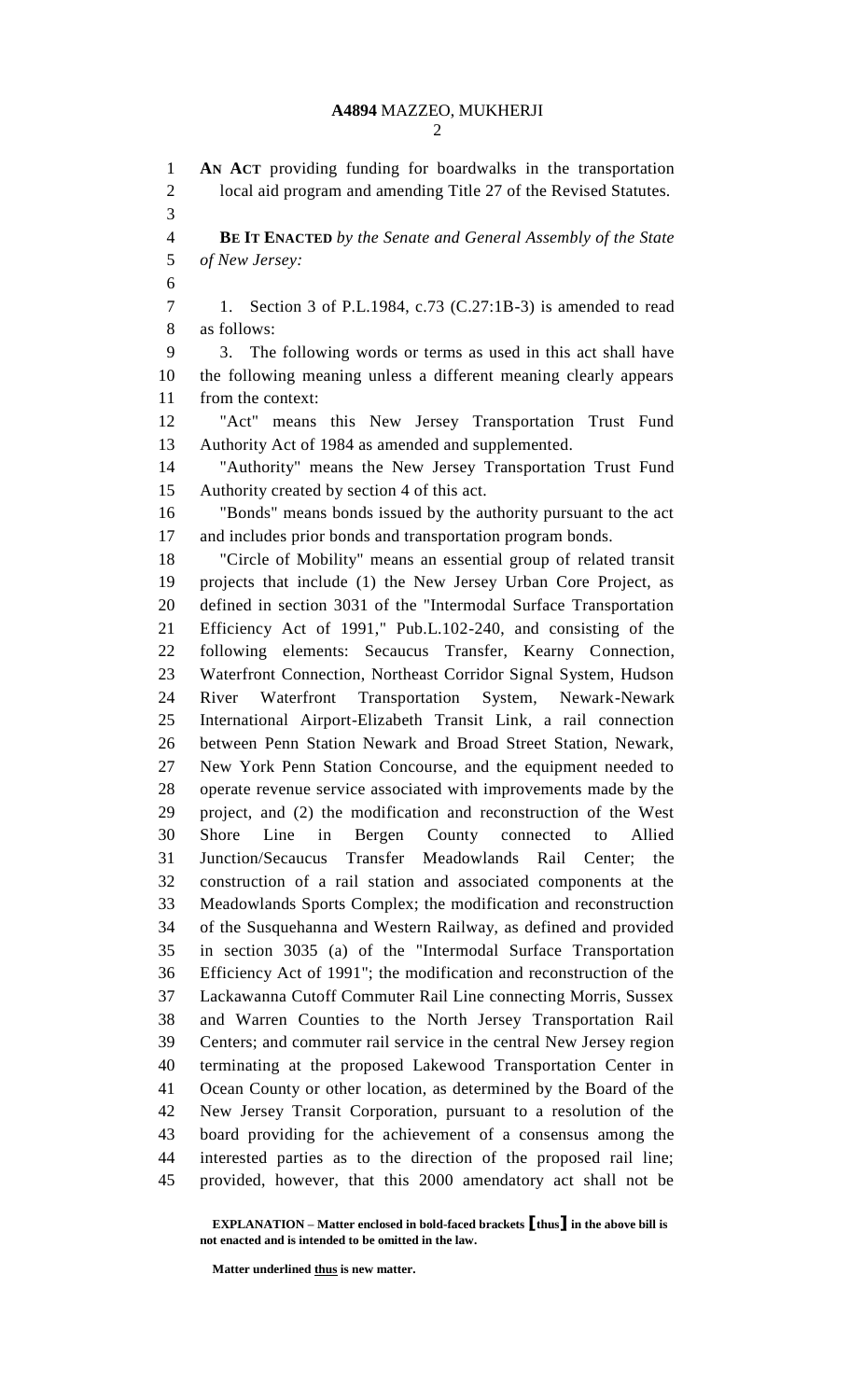construed as affecting any priorities which may have been assigned

"Commissioner" means the Commissioner of Transportation.

to any other project in the Circle of Mobility.

 "Department" means the Department of Transportation. "Federal aid highway" means any highway within the State in connection with which the State receives payment or reimbursement from the federal government under the terms of Title 23, United States Code or any amendment, successor, or replacement thereof, for the purposes contained in the act. "Federal government" means the United States of America, and any office, department, board, commission, bureau, division, corporation, agency, or instrumentality thereof. "New Jersey Highway Authority" means the public corporation created by section 4 of P.L.1952, c.16 (C.27:12B-4) or its successor. "New Jersey Turnpike Authority" means the public corporation created by section 3 of P.L.1948, c.454 (C.27:23-3) or its successor. "Notes" means the notes issued by the authority pursuant to the act. "Permitted maintenance" means, in relation to public transportation projects and transportation projects, direct costs of work necessary for preserving or maintaining the useful life of public transportation projects and transportation projects, respectively, provided the work performed is associated with the acquisition, installation, and rehabilitation of components which are not included in the normal operating maintenance of equipment and facilities or replaced on a scheduled basis. The work shall ensure the useful life of the public transportation project or transportation project for not less than five years and shall not include routine maintenance or inspection of equipment and facilities that is conducted on a scheduled basis. This definition shall not apply to the term "maintenance" as used in the definition of "public highways." In relation to public highways, "permitted maintenance" means the direct costs of work necessary for preserving or maintaining the useful life of public highways, provided the work is not associated with the regular and routine maintenance of public highways and their components. The work shall ensure the useful life of the transportation project for not less than five years. "Prior bonds" means bonds issued pursuant to the authorization contained in P.L.1995, c.108 and P.L.2006, c.3 and any bonds issued to refund such prior bonds. "Public highways" means public roads, streets, expressways, freeways, parkways, motorways and boulevards, including bridges, tunnels, overpasses, underpasses, interchanges, rest areas, express bus roadways, bus pullouts and turnarounds, park-ride facilities, traffic circles, grade separations, traffic control devices, the elimination or improvement of crossings of railroads and highways, whether at grade or not at grade, boardwalks, promenades, bicycle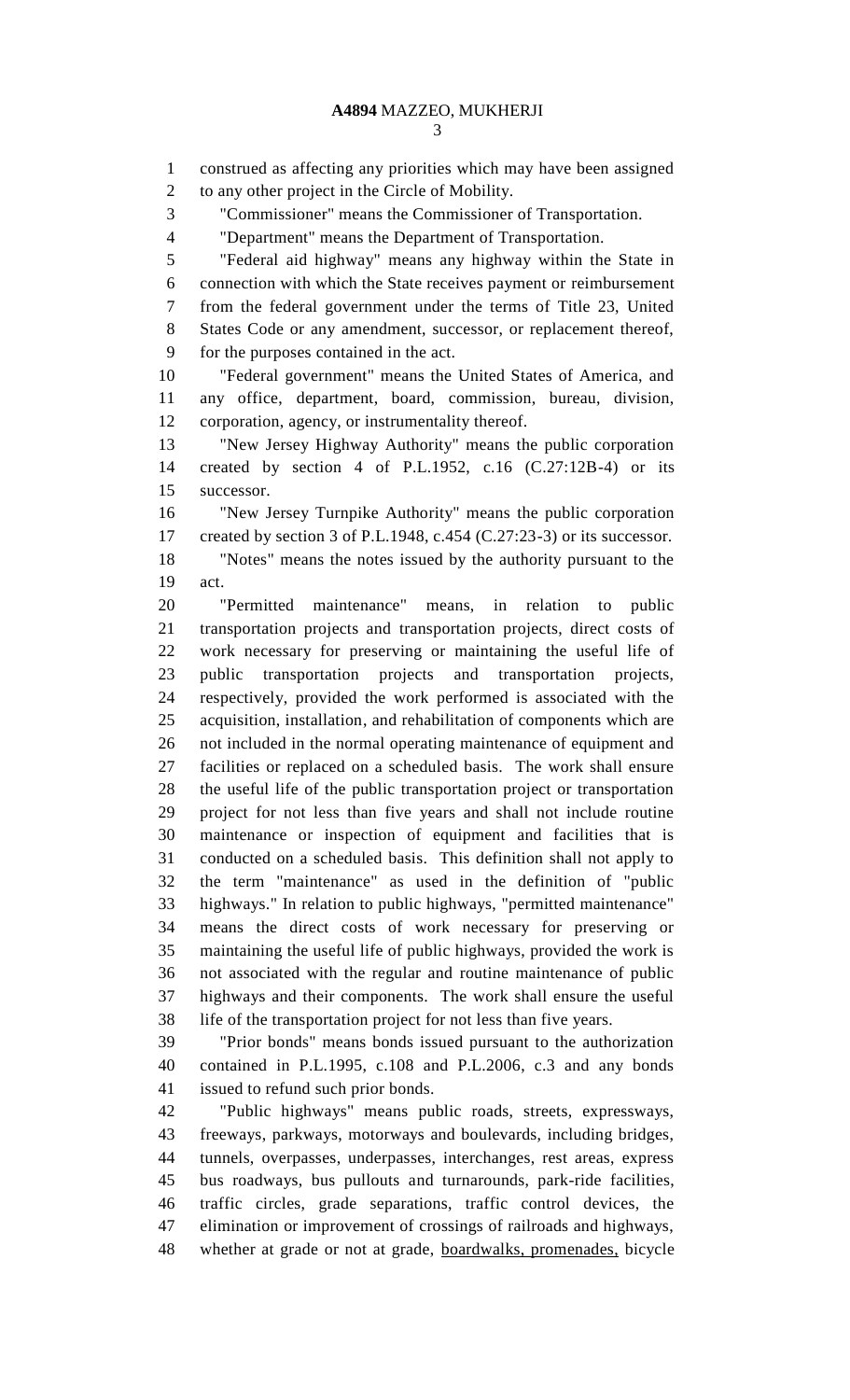and pedestrian pathways and pedestrian and bicycle bridges traversing public highways, and any facilities, equipment, property, rights of way, easements and interests therein needed for the construction, improvement, and maintenance of highways.

 "Public transportation project" means, in connection with public transportation service, passenger stations, shelters and terminals, automobile parking facilities, ferries and ferry facilities, including capital projects for ferry terminals, approach roadways, pedestrian accommodations, parking, docks, and other necessary land-side improvements, ramps, track connections, signal systems, power systems, information and communication systems, roadbeds, transit lanes or rights of way, equipment storage, pedestrian walkways and bridges connecting to passenger stations and servicing facilities, bridges, grade crossings, rail cars, locomotives, motorbuses and other motor vehicles, maintenance and garage facilities, revenue handling equipment and any other equipment, facility, or property useful for or related to the provision of public transportation service.

 "South Jersey Transportation Authority" means the public corporation created by section 4 of P.L.1991, c.252 (C.27:25A-4) or its successor.

 "State agency" means any office, department, board, commission, bureau, division, agency, or instrumentality of the State.

 "Toll road authorities" means and includes the New Jersey Turnpike Authority, the New Jersey Highway Authority, or its successor, and the South Jersey Transportation Authority.

 "Transportation program bonds" means bonds issued pursuant to the authorization contained in P.L.2012, c.13, P.L.2016, c.56, and any bonds issued to refund such transportation program bonds.

 "Transportation project" means, in addition to public highways and public transportation projects, any equipment, facility or property useful or related to the provision of any ground, waterborne, or air transportation for the movement of people and goods including rail freight infrastructure, which equipment, facility, or property may be acquired by purchase or lease.

 "Transportation system" means public highways, public transportation projects, other transportation projects, and all other surface, airborne, and waterborne methods of transportation for the movement of people and goods.

(cf: P.L.2016, c.56, s.1)

 2. Section 25 of P.L.1984, c.73 (C.27:1B-25) is amended to read as follows:

 25. a. Notwithstanding the provisions of subtitle 4 of Title 27 of the Revised Statutes and P.L.1946, c.301 (C.27:15A-1 et seq.), the commissioner may, pursuant to appropriations or authorizations being made from time to time by the Legislature according to law,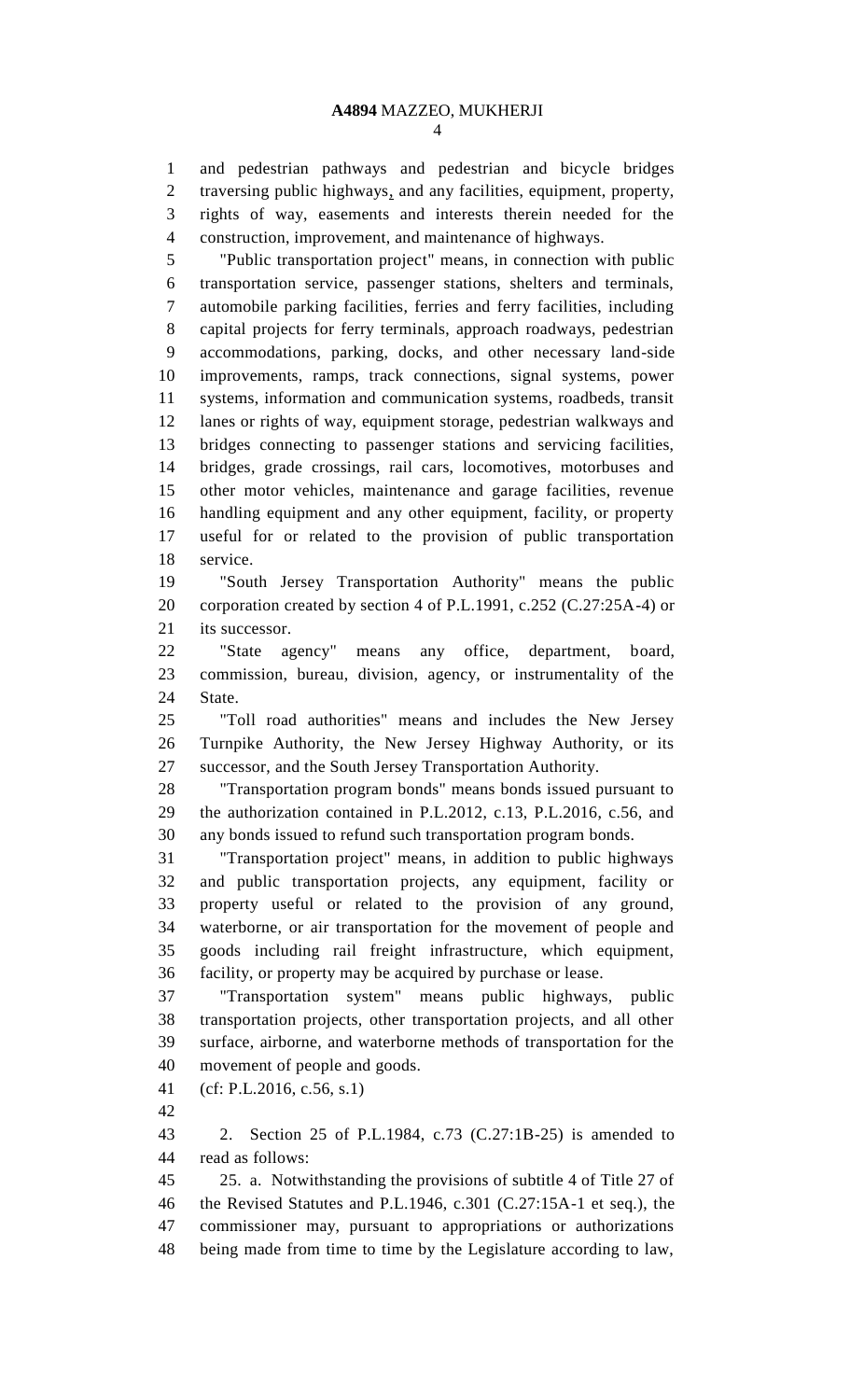allocate to counties and municipalities funds for the planning, acquisition, engineering, construction, reconstruction, repair, resurfacing and rehabilitation of public highways and the planning, acquisition, engineering, construction, reconstruction, repair, maintenance and rehabilitation of public transportation projects and of other transportation projects which a county or municipality may be authorized by law to undertake.

 b. The commissioner shall, pursuant to appropriations or authorizations being made from time to time by the Legislature according to law, allocate at his discretion State aid to counties and municipalities for transportation projects, except that the amount to be appropriated for this program shall be seven percent of the total amount appropriated pursuant to subsection d. of this section. This State aid shall be set aside prior to any formula allocations provided for in subsections c., d., e., f., and g. of this section, and shall be known as the "Local Aid Infrastructure Fund." In the fiscal year commencing July 1, 2016, any amount appropriated to the Local Aid Infrastructure Fund above \$7,500,000 shall be deposited into the State Transportation Infrastructure Bank Fund, established pursuant to section 34 of P.L.2016, c.56 (C.58:11B-10.4).

 c. The commissioner shall, pursuant to appropriations or authorizations being made from time to time by the Legislature according to law and pursuant to the provisions of subsections b. and d. of this section, allocate State aid to municipalities for public highways under their jurisdiction. The amount to be appropriated shall be allocated on the basis of the following distribution factor:

| 27 |        | Pc | Cm |
|----|--------|----|----|
| 28 | $DF =$ |    |    |
| 29 |        | Ps | Sm |

where, DF equals the distribution factor

Pc equals county population

Ps equals State population

 Cm equals combined municipal road and boardwalk mileage within the county

 Sm equals combined municipal road and boardwalk mileage within the State.

 After the amount of aid has been allocated based on the above formula, the commissioner shall determine priority for the funding of municipal projects within each county, based upon criteria relating to volume of traffic, safety considerations, growth potential, readiness to obligate funds, and local taxing capacity. In addition to the above criteria used in determining priority of funding of municipal projects in each county, the commissioner shall consider whether a project is intended to remedy hazardous conditions as identified for the purposes of providing transportation pursuant to N.J.S.18A:39-1.2 for school pupils or to improve pedestrian safety.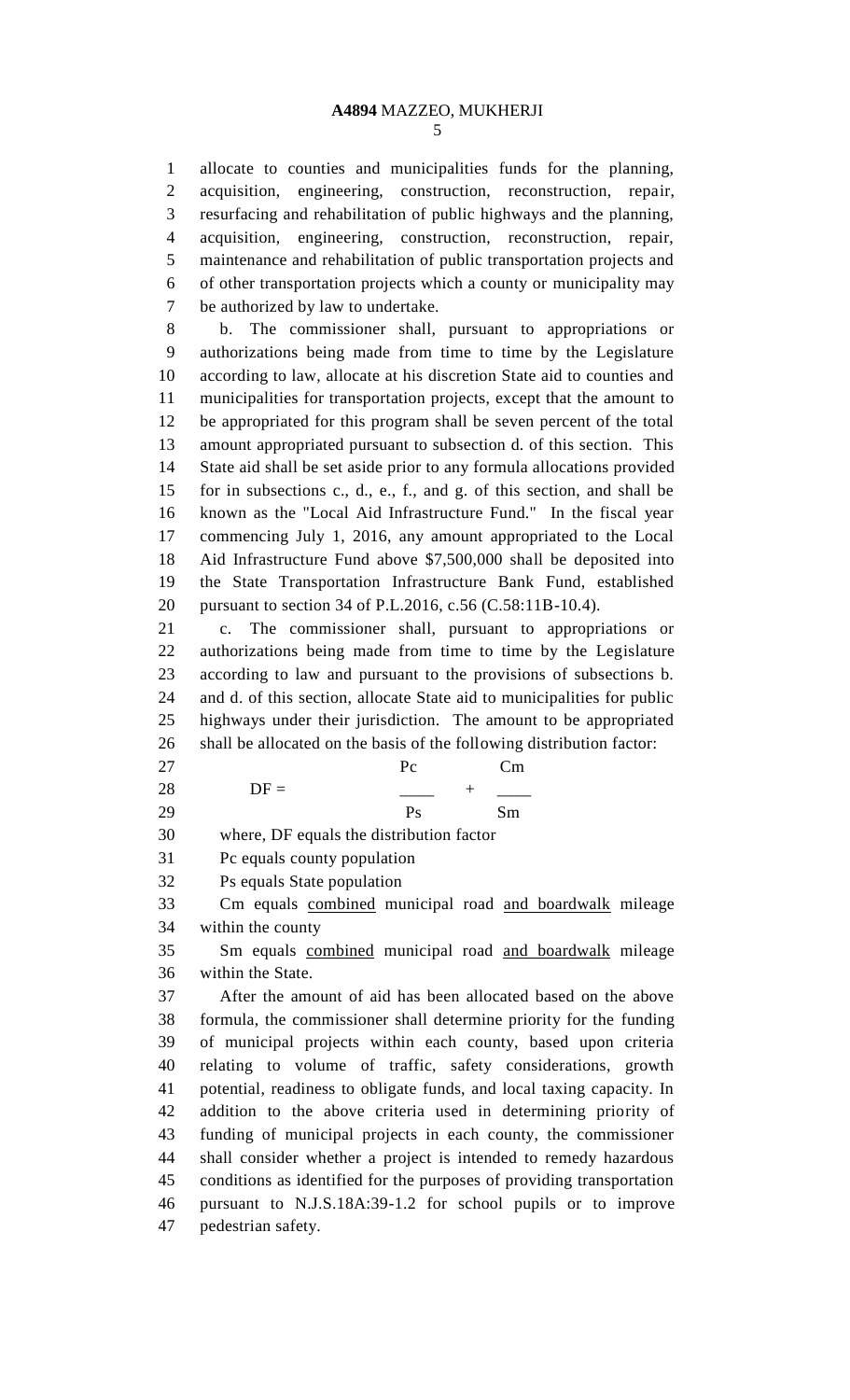#### **A4894** MAZZEO, MUKHERJI

 For the purposes of this subsection, (1) "population" means the official population count as reported by the New Jersey Department of Labor and Workforce Development; **[**and**]** (2) "municipal road mileage" means that road mileage under the jurisdiction of 5 municipalities, as determined by the department; and (3) "boardwalk mileage" means the mileage of elevated pedestrian walkways or footpaths, regardless of construction material, which allows pedestrians to cross wet, fragile, sandy, or marshy land and which is owned or maintained by municipalities, as determined by 10 the department.

 d. There shall be appropriated at least \$175,000,000 for each fiscal year commencing July 1, 2006 through the fiscal year commencing July 1, 2015, and \$400,000,000 for each fiscal year commencing July 1, 2016 and for each fiscal year thereafter, for the purposes provided herein and in subsections b., c., e., f., and g. of this section. (1) Of that appropriation, the commissioner shall allocate 37.5 percent of the total appropriation as State aid for municipalities pursuant to the provisions of subsection c. of this section, provided that \$5,000,000 for each fiscal year commencing July 1, 2006 through the fiscal year commencing July 1, 2015, and \$10,000,000 for each fiscal year commencing July 1, 2016 and for each fiscal year thereafter of the amount allocated as State aid for municipalities shall be set aside and sub-allocated as State aid to any municipality qualifying for aid pursuant to the provisions of P.L.1978, c.14 (C.52:27D-178 et seq.). The commissioner shall allocate the aid to each municipality in the same proportion that the municipality receives aid under P.L.1978, c.14 (C.52:27D-178 et seq.). (2) The commissioner shall allocate 37.5 percent of the total appropriation pursuant to the provisions of subsection e. of this section for the Local County Aid Program. (3) The commissioner shall allocate seven percent of the total appropriation pursuant to the provisions of subsection b. of this section for the "Local Aid Infrastructure Fund." (4) The commissioner shall allocate seven percent of the appropriation pursuant to the provisions of subsection f. of this section for the "Local Freight Impact Fund." (5) The remaining 11 percent of the appropriation shall be allocated pursuant to the provisions of subsection g. of this section for the "Local Bridges Fund."

 e. The commissioner may, pursuant to appropriations or authorizations being made from time to time by the Legislature according to law, allocate additional funding to the Local County Aid Program for public highway projects, in accordance with a formula similar to that provided for in subsection c. of this section, 44 except that Cm equals road and boardwalk mileage under county 45 jurisdiction and Sm equals total county road and boardwalk mileage within the State.

 f. The commissioner shall, pursuant to appropriations or authorizations being made from time to time by the Legislature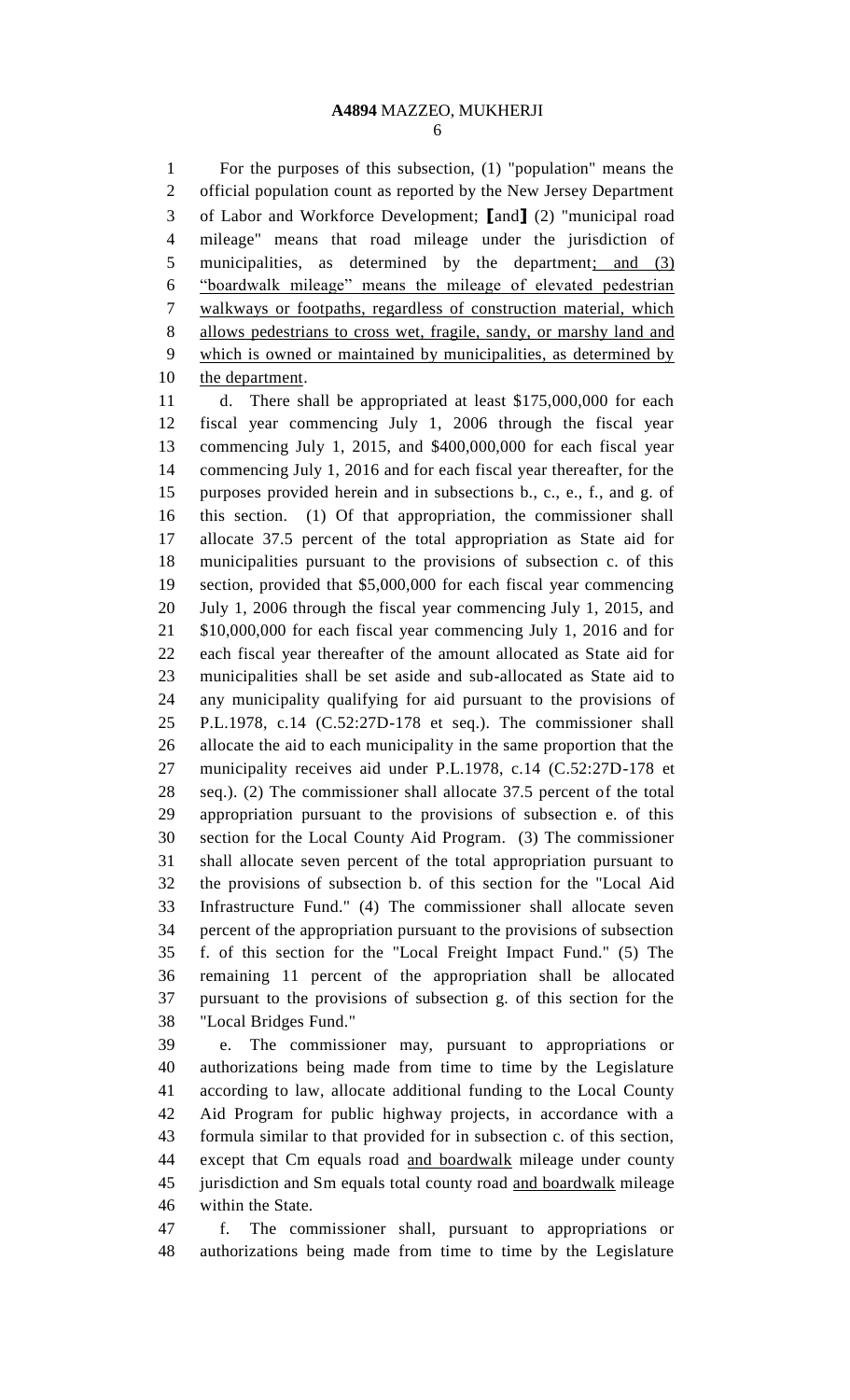according to law, allocate at the commissioner's discretion, State aid to counties and municipalities for transportation projects that address the impacts of freight travel in local communities and on local transportation infrastructure, except that the amount to be appropriated for this program shall be seven percent of the total amount appropriated pursuant to subsection d. of this section. This State aid shall be set aside prior to any formula allocations provided for in subsections c., d., e., and g. of this section, and shall be known as the "Local Freight Impact Fund."

 g. The commissioner shall, pursuant to appropriations or authorizations being made from time to time by the Legislature according to law, allocate at the commissioner's discretion, State aid to counties and municipalities for transportation projects that address the condition of bridges under the jurisdiction of counties with an emphasis on repair and reconstruction of those with the greatest structural deficiencies, except that the amount to be appropriated for this program shall be 11 percent of the total amount appropriated pursuant to subsection d. of this section. This State aid shall be set aside prior to any formula allocations provided for in subsections c., d., e., and f. of this section, and shall be known as the "Local Bridges Fund."

- (cf: P.L.2016, c.56, s.9)
- 

 3. (New section) Notwithstanding the provisions of Section 25 of P.L.1984, c.73 (C.27:1B-25), or any other law to the contrary, beginning with State fiscal year 2022 and continuing through State fiscal year 2031, of the amounts granted to counties and municipalities through the Local Aid Infrastructure Fund, pursuant to section 25 of P.L.1984, c.73 (C.27:1B-25), not less than \$4,000,000 per year shall be awarded as grants in support of public highway projects that construct, reconstruct, or repair boardwalks and promenades in the State.

- 
- 4. This act shall take effect immediately
- 

### STATEMENT

 This bill amends the definition of public highway to include boardwalks. The bill also amends the State transportation local aid program formula for the distribution of county aid and municipal aid to include boardwalk mileage in addition to county and municipal road mileage respectively. This provides counties and municipalities with the same amount of annual local aid funding for each mile of boardwalk that they must maintain as they receive for each mile of road that they must maintain.